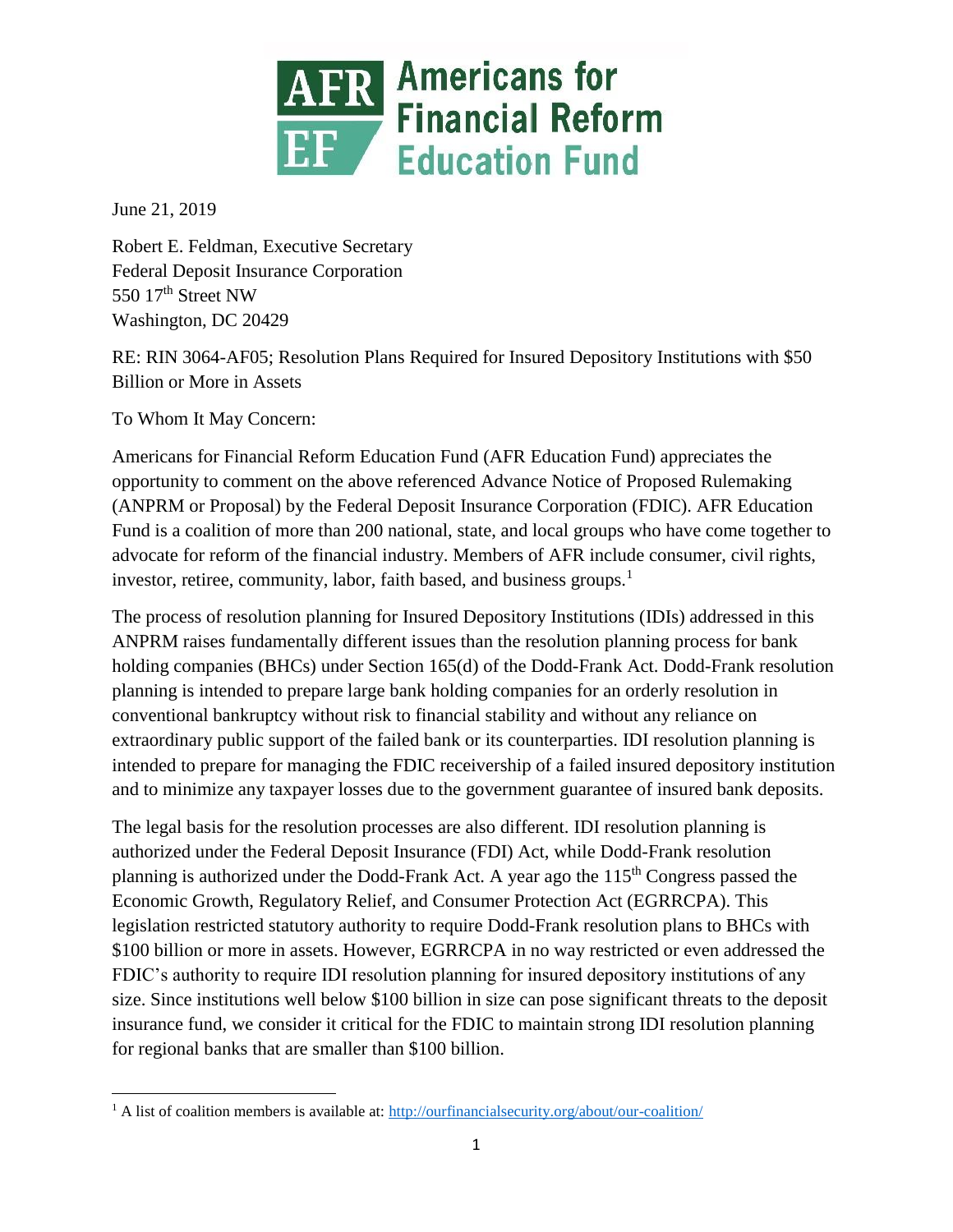For example, as the ANPRM points out, the failure of IndyMac bank in 2008, a \$32 billion bank, created very significant losses for the deposit insurance fund. The current resolution planning threshold of \$50 billion is in our view already appropriate and we would strongly oppose eliminating or seriously weakening resolution planning procedures for banks in the \$50 to 100 billion range. We are very concerned that in this ANPRM the FDIC appears to be considering the elimination of IDI resolution planning requirements for a substantial number of IDIs over \$50 billion in size, for example, for "Group C IDIs". We urge the maintenance of strong resolution reporting and planning requirements for all IDIs who currently report.

While it may be appropriate to modify resolution reporting requirements according to the complexity of the bank, we would note that the business models of banks like IndyMac, Countrywide, and Washington Mutual would not necessarily have been considered "complex" prior to the 2008 crisis. These banks made nonprime loans based on uninsured liabilities and either sold the loans or held them on their books. The issue was in the underwriting of the loans, not the complexity of the business model.

Simply because IDI resolution addresses losses to the deposit insurance fund does not mean that it does not have major systemic risk implications. At its required reserve ratio of 1.35%, the deposit insurance fund holds just \$100 billion to cover \$7.7 trillion in insured deposits. Fully \$2.8 trillion in these deposits are held by regional banks between \$10 billion and \$250 billion in size. The threat that the disorderly failure of one or more banks could wipe out the deposit insurance fund can have a profound impact on government policy and on market confidence during times of financial stress. If such a failure created the possibility that deposit insurance guarantees could not be safely honored, it would greatly increase pressures for a government bank bailout and reduce consumer and investor confidence in unpredictable and significant ways.

For many years, and notably in 2008, the FDIC reduced taxpayer losses through intensive use of "purchase and assumption" (P&A) transactions for failed banks. This refers to a transaction where a larger bank buys the failing smaller bank and takes over its deposits, negotiating the disposal of bad assets with the FDIC. While such transactions clearly have an important role to play, an excessive reliance on the P&A method of managing bank failures carries real risks to the financial system, as described below:

 First, such transactions may not be reliably available in times of financial stress. The ANPR acknowledges that the FDIC would have had great difficulty in resolving Washington Mutual if J.P. Morgan Chase had not been willing to acquire all of Washington Mutual's branches and deposits. The availability of a similar acquirer for a large failing IDI cannot be assumed during a future crisis. Washington Mutual gave JPMC a highly desired entry into West Coast banking markets. That was a unique situation that is not likely to recur. Other examples of crisis-period bank failures that would have been extremely expensive to taxpayers without a willing acquirer include National City and Wachovia.